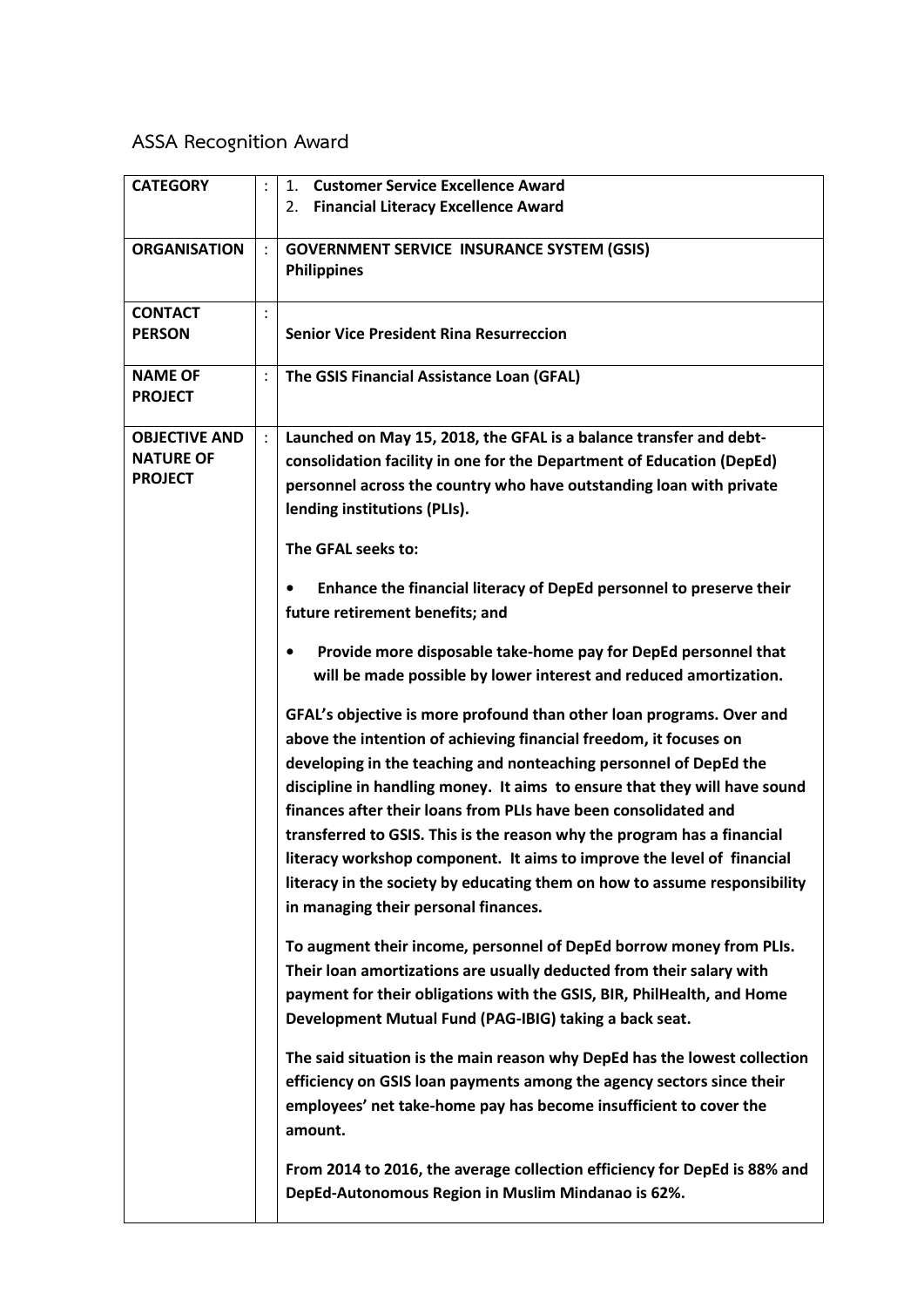|                                                        |                | DepEd Order No 55 dated October 26, 2017 reiterated that deduction<br>from salaries of personnel for payments to GSIS, BIR, PhilHealth, and PAG-<br>IBIG must be accorded first preference.<br>Having several loans weakens the DepEd personnel's capability to settle<br>their obligations. If the cycle continues, they are bound to sink into debt<br>with their GSIS loans ballooning into an amount to be deducted from their<br>future benefits.                                                                                        |
|--------------------------------------------------------|----------------|-----------------------------------------------------------------------------------------------------------------------------------------------------------------------------------------------------------------------------------------------------------------------------------------------------------------------------------------------------------------------------------------------------------------------------------------------------------------------------------------------------------------------------------------------|
| <b>WHY IT</b><br><b>SHOULD BE</b><br><b>RECOGNISED</b> | $\ddot{\cdot}$ | GFAL seeks to go beyond securing the future of DepEd workers. It enables<br>members in DepEd to take a second look at their spending habits;<br>counsels them; and lends them money to pay their high-interest bearing<br>loans. On top of consolidating and transferring their loan balance from<br>private lenders to the pension fund, it guides members to manage their<br>finances in order to preserve the retirement benefits that they worked<br>hard for.<br>DepEd personnel constitute 50% or 854,644 of the 1.7 million total GSIS |
|                                                        |                | membership as of 2017.<br>The GSIS has made the loan package affordable. For a Php500,000-loan,<br>qualified DepEd personnel only need to pay GSIS Php9,444 monthly<br>compared to the Php16,053 they are now paying to PLIs. This redounds to<br>Php6,609 or 41% savings.                                                                                                                                                                                                                                                                    |
|                                                        |                | The arrangement also makes it easier for DepEd personnel to monitor<br>their loans since they will just be paying directly to GSIS via automatic<br>salary deduction instead of having multiple deductions for various PLIs.                                                                                                                                                                                                                                                                                                                  |
|                                                        |                | Unlike other loan programs, GSIS is requiring DepEd personnel to attend<br>the GSIS Financial Literacy Seminar and undergo loan evaluation and<br>counseling to have a more lasting impact. Through these, they are taught<br>sound money management practices that will empower them to face<br>financial challenges.                                                                                                                                                                                                                        |
|                                                        |                | Payment for their GSIS loans will now be prioritized as well, thus,<br>protecting their GSIS benefits from deductions. In the past, DepEd<br>personnel have retired with little or zero benefits because their loans that<br>have ballooned were deducted from the proceeds.                                                                                                                                                                                                                                                                  |
|                                                        |                | On an organizational level, the GSIS stands to benefit from the program's<br>implementation as this will translate to better collection efficiency. The<br>more payments remitted to GSIS, the more funds will be made available<br>for other members' use and the longer the life of the fund will be.                                                                                                                                                                                                                                       |